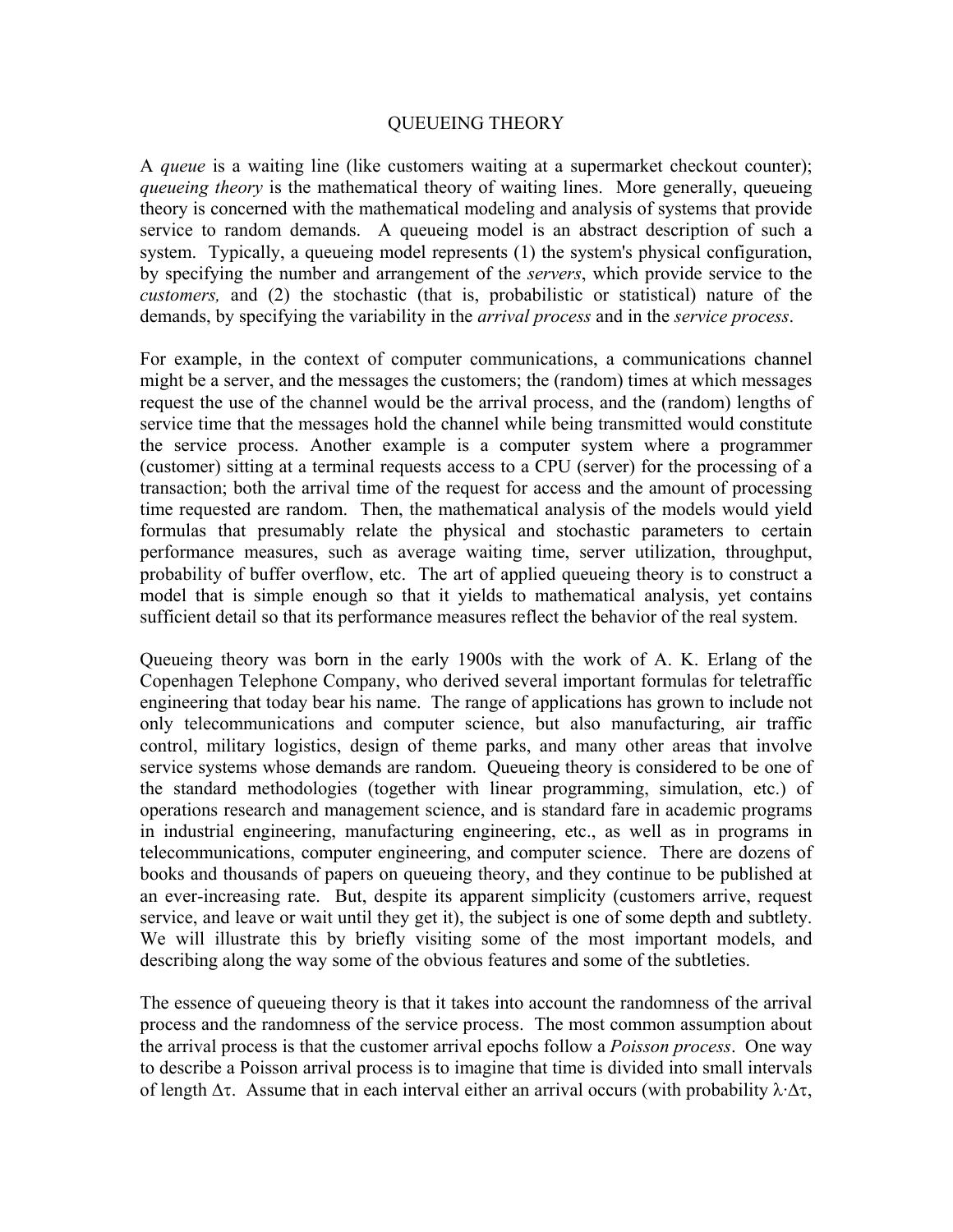say, where the proportionality constant  $\lambda$  is the arrival rate) or it doesn't, independently of the occurrence or nonoccurrence of arrivals in the other intervals. Finally, imagine that  $\Delta \tau \rightarrow 0$  (that is, take limits to pass from discrete time to continuous time). Then the arrivals are said to follow a Poisson process; and one of the properties of the Poisson process is that the times between arrivals (the *interarrival times*) are *exponentially distributed.* (A random variable X is said to be exponentially distributed if its distribution function  $F_x(t)$  is given by  $F_x(t)=1-e^{-\lambda t}$  for all  $t\geq 0$ , where  $1/\lambda$  is the average value of *X*. There are many textbooks that cover probability and stochastic processes. We recommend some specific ones below.)

One of the most important queueing models is the *Erlang loss model*; it assumes that the arrivals follow a Poisson process, and that the blocked customers (those who find all servers busy) are *cleared* (that is, they are denied entry into the system, so the blocked customers are lost). The fraction of arriving customers who find all the servers busy (the *probability of blocking*, or *loss probability*) is given by the famous *Erlang loss* (or *Erlang B*) *formula*,

$$
B(s, a) = \frac{\frac{a^{s}}{s!}}{\sum_{k=0}^{s} \frac{a^{k}}{k!}},
$$
 (1)

where *s* is the number of servers and  $a=\lambda\tau$  is the *offered load* in *erlangs*, where  $\lambda$  is the *arrival rate* and τ is the *average service time*. An important theorem is that formula (1) applies for *any* distribution of service times; this mathematically surprising and practically important result is an example of the phenomenon of *insensitivity*. Formula (1) is hard to calculate directly from its right-hand side when *s* and *a* are large, but is easy to calculate numerically using the following iterative scheme:

$$
B(n,a) = \frac{aB(n-1,a)}{n + aB(n-1,a)} \quad (n = 1,2,...,s; B(0,a) = 1). \tag{2}
$$

For example, it is easy to write a program that implements (2), and to verify that *B(1, 0.8)*  $= 0.4444, B(10, 8) = 0.1217, B(100, 80) = 0.003992$ , and  $B(1000, 800) = 10^{-12}$ . (This means, for example, that when 8 erlangs of Poisson traffic is offered to 10 servers, then about 12% of the arrivals will be blocked.) Also, it can be shown that  $B(s_1+s_2,a_1+a_2) \leq B(s_1, a_1) + B(s_2, a_2)$ . These examples illustrate the important fact that large systems are more efficient than small ones. The Erlang loss model is one of the fundamental models of teletraffic engineering (the "customers" are telephone calls and the "servers" are trunks, and the blocked calls are cleared from the system and thus are "lost" calls).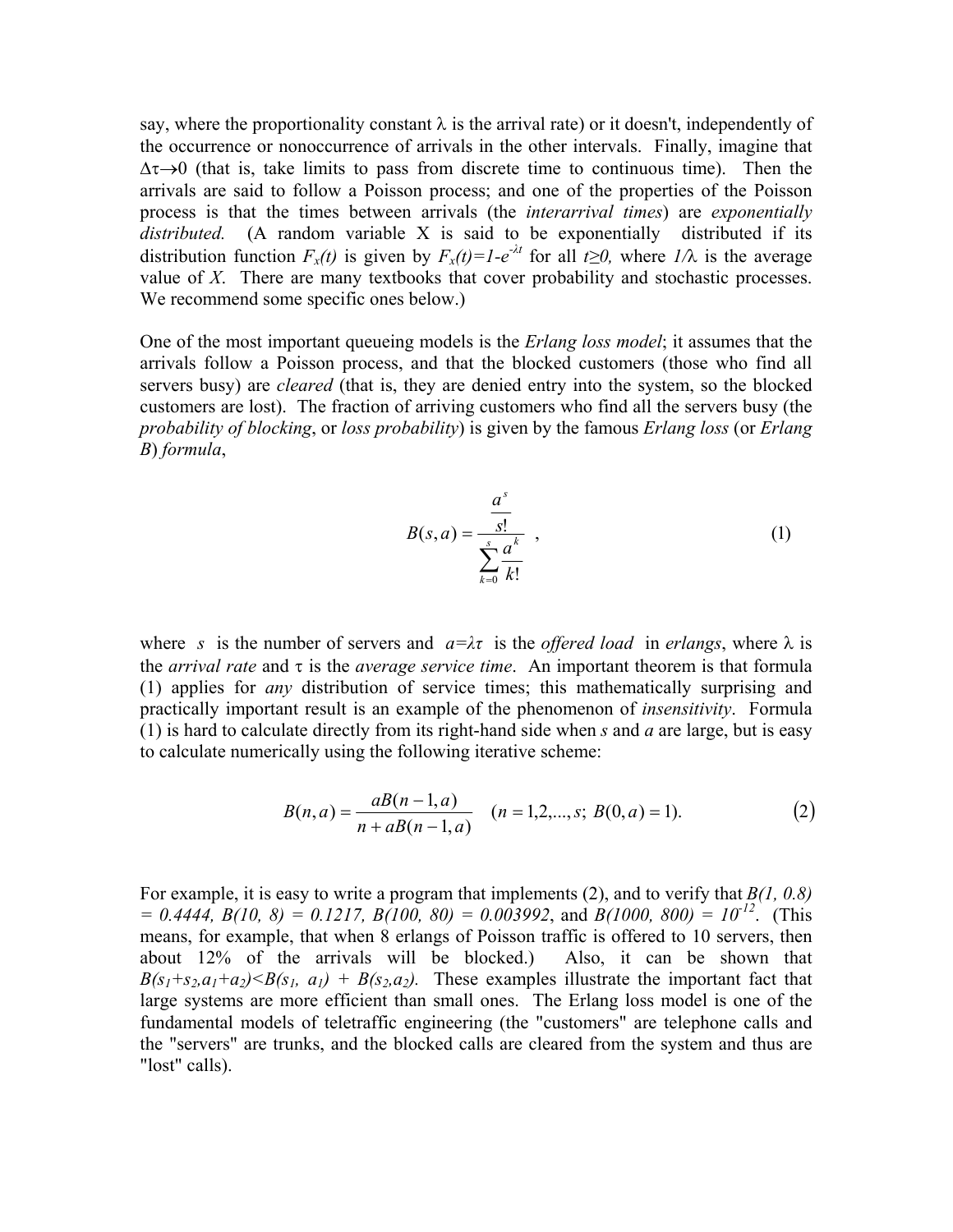The *Erlang delay model* (also called M/M/s in queueing theory parlance<sup>[1](#page-2-0)</sup>) is similar to the Erlang loss model, except that now it is assumed that the blocked customers will wait in a queue as long as necessary for a server to become available. In this model, the probability of blocking (the fraction of customers who will find all *s* servers busy and must wait in the queue) is given by the famous *Erlang delay* (or *Erlang C*) *formula*,

$$
C(s, a) = \frac{\frac{a^{s}}{s!(1-\rho)}}{\sum_{k=0}^{s-1} \frac{a^{k}}{k!} + \frac{a^{s}}{s!(1-\rho)}},
$$
\n(3)

where

 $\overline{a}$ 

$$
\rho = \begin{cases} \frac{a}{s} & \text{if } a < s \\ 1 & \text{if } a \ge s \end{cases} \tag{4}
$$

The quantity *ρ* defined by (4) equals the *server utilization* (the fraction of time, on average, that a server is busy), and  $C(s,a)=1$  when  $\rho=1$ . The Erlang C formula (3) is easily calculated by combining the iteration scheme (2) with the formula

$$
C(s,a) = \frac{sB(s,a)}{s - a(1 - B(s,a))}.
$$
 (5)

Using  $(5)$  and  $(2)$ , it is easy to calculate  $C(s,a)$  and to compare its values with the corresponding values of  $B(s,a)$  computed earlier; the results are  $C(1, 0.8) = 0.8$ ,  $C(10,8)$  $= 0.4092, C(100,80) = 0.01965$ , and  $C(1000,800) = 5.6 \times 10^{-12}$ . In each case the server utilization is  $\rho = 80\%$ , again showing that large systems are more efficient than small ones. Also, note that in each case, *C(s,a)> B(s,a)*. This can be explained by observing that in the Erlang B model the blocked customers are cleared from the system, whereas in the Erlang C model the blocked customers enter the system (and wait in the queue), thereby increasing the probability that future arrivals will find all the servers busy.

If the blocked customers are served in FIFO order (First In, First Out), then the probability *P(t)* that a customer will wait in the queue more than *t* before beginning service is

<span id="page-2-0"></span><sup>&</sup>lt;sup>1</sup> M/M/s denotes Memoryless (exponential) distribution of interarrival times/Memoryless distribution of service times/s servers.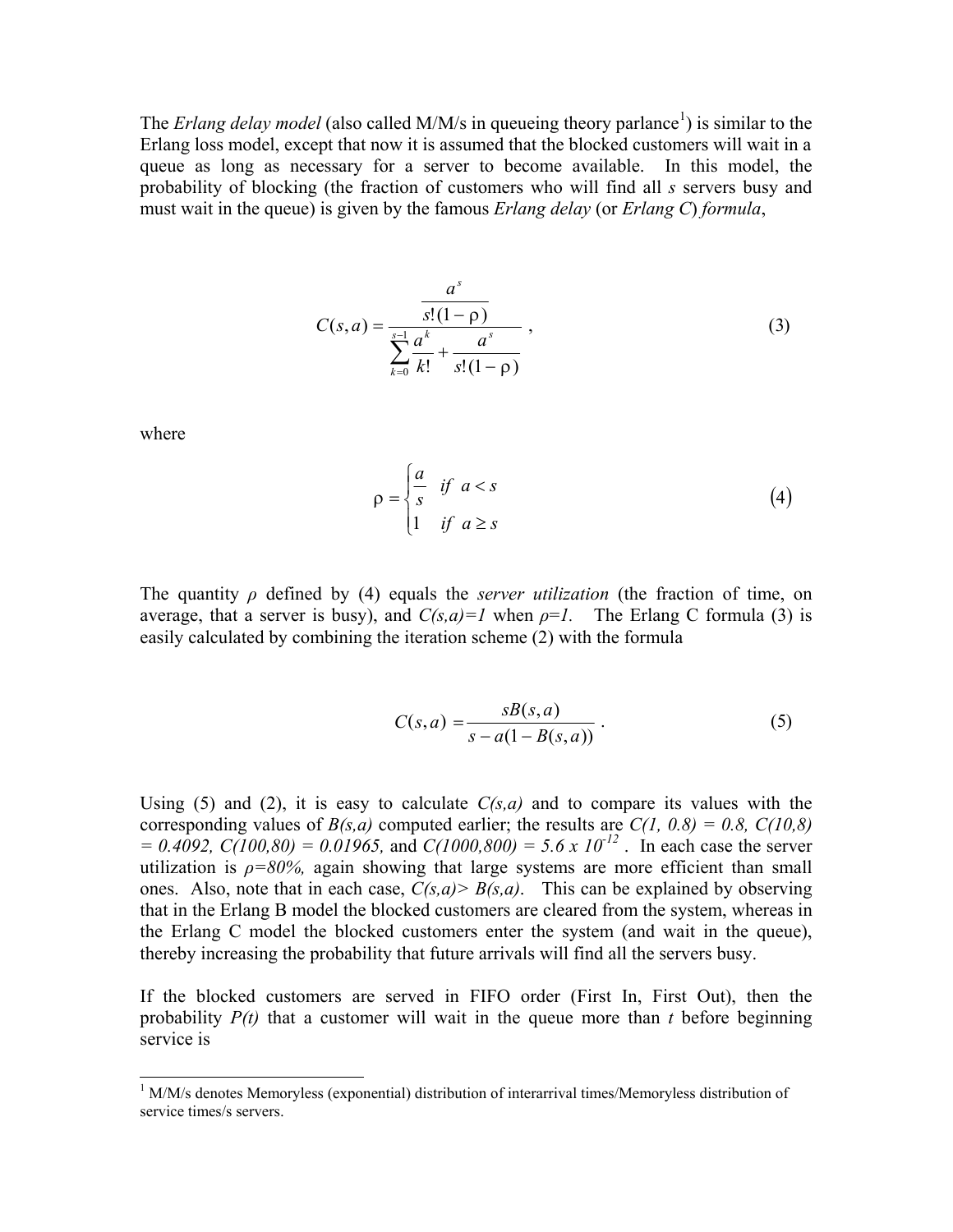$$
P(t) = C(s, a)e^{-(1-\rho)s\mu t}, \qquad (6)
$$

where  $\mu = 1/\tau$  is the *service rate*. For example, in a 10-server system operating at 80% utilization, the fraction of customers who will wait longer than one average service time is given by the right-hand side of (6) with  $s=10$ ,  $\rho=80\%$  (and therefore  $a=8$  and  $C(s,a)$  = *C(10, 8)* = 0.4092) and  $t = \tau = 1/\mu$ :  $P(\tau) = 0.05538$ .

Formula (3) (or (5)) predicts how many customers (more precisely, what fraction of arriving customers) will have to wait. Formulas (6) and (7) below predict how long the customers will have to wait; that is, if *w* denotes the average waiting time, then

$$
w = C(s, a) \frac{1}{1 - \rho} \frac{\tau}{s} . \tag{7}
$$

Significantly, although (6) is based on the assumption of FIFO service, (7) remains correct even when service is not FIFO, for example, LIFO (L= Last) or SIRO (Service In Random Order). This is true because interchanging statistically identical customers waiting in the queue does not change the number of customers or the amount of work waiting to be served, so average waiting time remains the same.

It is important to note that the Erlang delay model does *not* have the insensitivity property enjoyed by its Erlang loss counterpart; the Erlang C formula is derived under the assumption that the service times (like the interarrival times) are exponentially distributed. If the service times are not exponentially distributed, then results corresponding to (3), (6) and (7) are difficult to obtain, except in one very important case, the single-server  $(s=1)$  queue. This fundamental model is often referred to as  $M/G/1$  (the G denotes general distribution of service times). When *s=1* the analogue of formula (7) is the celebrated *Pollaczek-Khintchine* formula,

$$
w = \frac{\rho \tau}{2(1-\rho)} \left(1 + \frac{\sigma^2}{\tau^2}\right),\tag{8}
$$

where  $\sigma^2$  is the variance (a measure of variability or "spread") of the service times. For example, when service times are exponential, then  $\sigma^2 = \tau^2$  and (8) coincides with (7) (when  $s=1$ ). When service times are constant, then  $\sigma^2=0$  and (8) shows that, all other things being equal, average waiting times are twice as long when service times are exponential as when they are constant. Remarkably, when  $s=1$  formula (3) remains valid for all service-time distributions.

These examples were chosen to illustrate the richness of queueing theory: simple models accurately describe real systems and often yield surprising insights. There is much more to this useful and mathematically interesting subject.